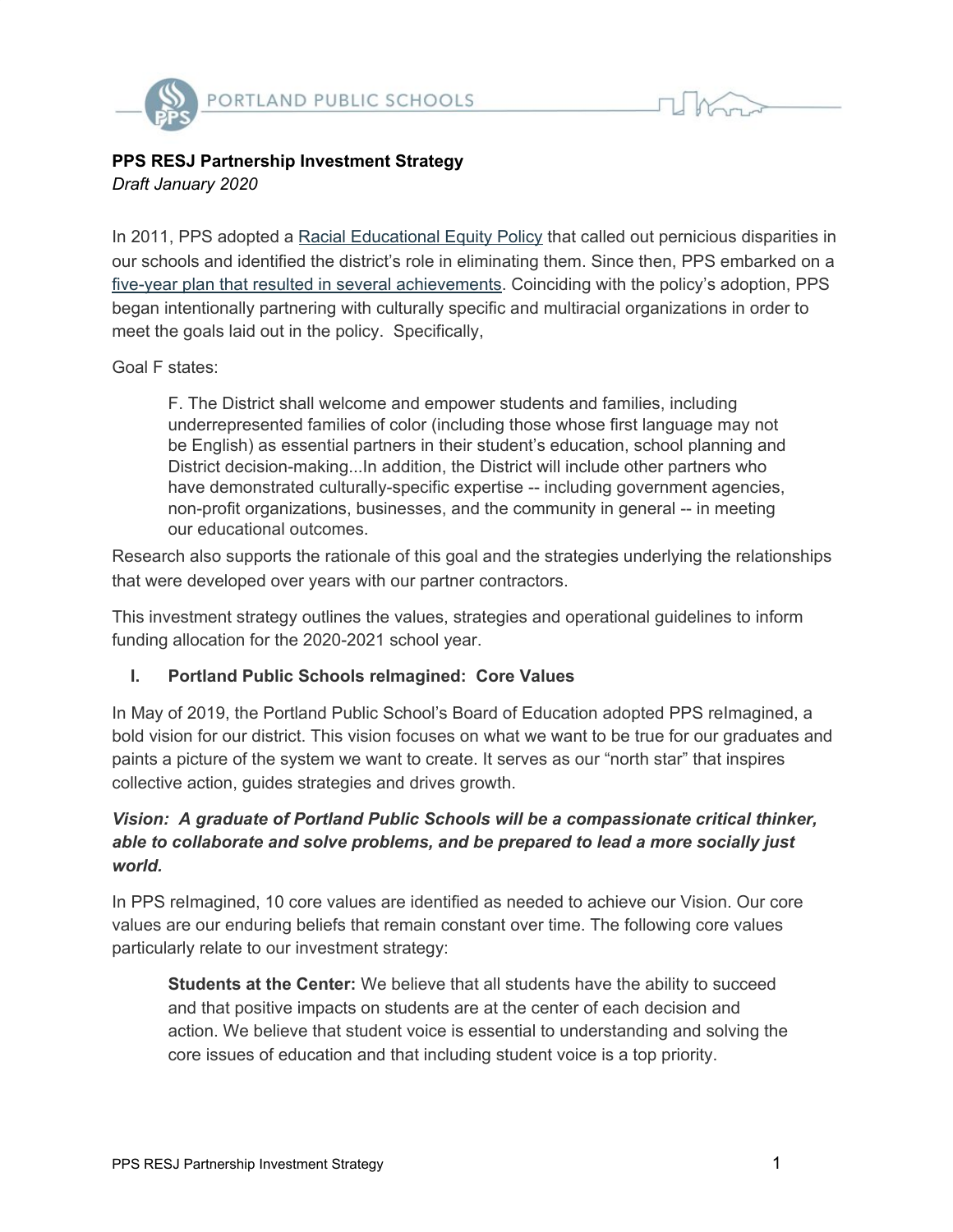

**Racial Equity and Social Justice:** We believe in the fundamental right to human dignity and that generating an equitable world requires an educational system that intentionally disrupts and builds leaders to disrupt systems of oppression.

**Excellence:** We believe in rigor and high standards for all students and staff, and that achieving excellence and high performance is the result of the school system acting as a continuous learning organization.

**Relationships:** We believe that relationships are vital to our success. Authentic human connection, established though kind, caring relationships build trust, fosters understanding and strengthens our ability to work together toward shared aspirations.

**Partnerships and Collaboration:** We believe that together, we know and can achieve a great deal, and that by leveraging the collective actions of a group of committed stakeholders, we can achieve our Vision.

## **II. Approach and Strategies**

Reflection about our vision, core values and system shifts along with the acknowledgement of persistent, racialized predictors for student outcomes calls on PPS to **strategically utilize and invest resources in a targeted manner to achieve racial equity and social justice**.

One of our approaches is to continue to partner with culturally specific and multiracial organizations to implement strategies in collaboration with PPS educators and leaders. This approach is grounded in the belief that culturally specific organizations are uniquely positioned to partner with PPS to support our racial equity and social justice goals.

#### *Culturally Specific and Culturally Responsive Services*

Despite a painful history and present day difficulties, the Portland community has learned more about how to provide services that respond to the unique needs and conditions of communities of color in order to eliminate racial disparities. The Coalition of Communities of Color in partnership with PSU's Center to Advance Racial Equity published guidance on distinguishing between culturally specific and culturally responsive services that other public agencies such as Metro, [Multnomah](https://multco.us/file/48046/download) County, the City of Portland and the State of Oregon have used in their purchasing and procurement guidelines.

Culturally specific services are defined as services provided for specific populations based on their particular needs, where the majority of members/clients are reflective of that community, and use language structures and setting familiar to the culture of the target population to create an environment of belonging and safety in which services are delivered.

Culturally specific organizations refer to organizations with a majority of members/clients from a particular community. They have a culturally focused organizational identity and environment, a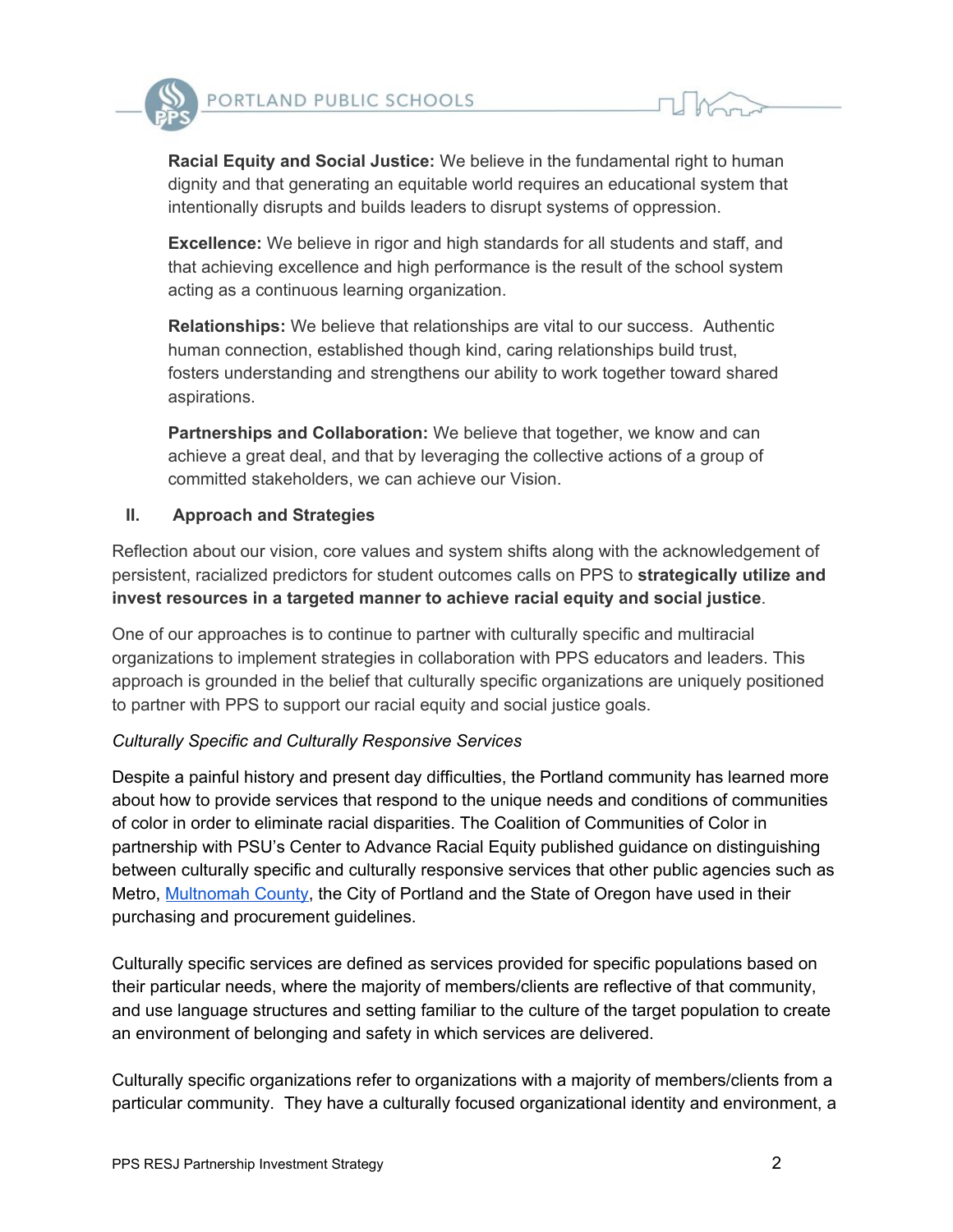

positive track record of successful community engagement and accountability recognition from the community served as advancing the best interest of the community.<sup>1</sup>

"Culturally responsive services are those that are respectful of, and relevant to, the beliefs, practices, culture and linguistic needs of diverse consumer / client populations and communities whose members identify as having particular cultural or linguistic affiliations by virtue of their place of birth, ancestry or ethnic origin, religion, preferred language or language spoken at home. Cultural responsiveness describes the capacity to respond to the issues of diverse communities. It thus requires knowledge and capacity at different levels of intervention: systemic, organizational, professional, and individual."<sup>2</sup>

Multiple jurisdictions spent significant time and effort to collaborate to articulate these shared definitions. From these definitions, jurisdictions also provided preference to incorporate the utilization of culturally specific and culturally responsive services in order to target resources to address populations most negatively impacted by systemic barriers and bias to advance positive and equitable outcomes.

## *Effectiveness of Culturally Specific Organizations*

Research suggests that there are positive benefits to culturally specific service provision. The literature shows the value of such services in meeting the needs of communities of color, both in improving individual health and well-being outcomes and also improving social capital by engaging in community development and systemic advocacy."<sup>3</sup> Research asserts that the benefits of investing in this approach include: increased engagement and improved outcomes for children of color, increased family engagement and community involvement, improved ability to address opportunity gaps in access to culturally relevant supports, and more inclusive decision-making.<sup>4</sup> The most compelling research to support this approach points to the effectiveness of achieving outcomes. This is described further, "Three large comparative studies similarly find that culturally-specific services provide better outcomes for clients of color in the areas of being less likely to drop out of services, being more willing to return for service provision, using services more fully and being engaged in services for longer periods of time." 5 This means that long term partnerships with trusted culturally specific partners has a greater

<sup>1</sup> Curry-Stevens, A. Reyes, M.E., & Coalition of Communities of Color (2014). *Protocol for Culturally Responsive Organizations*. Center to Advance Racial Equity, Portland State University.  $2$  Ibid.

<sup>3</sup> Curry-Stevens, A., Deloney, G., & Morton, M. (2019). Rethinking Services with Communities of Color: Why Culturally Specific Organizations Are the Preferred Service Delivery Model*. Sociology Mind,9,* 183-206. https://doi.org/10.4236/sm.2019.93013.

<sup>4</sup> Lambarth, C.H., Cross-Hemmer, A., Mitchell, L., Green, B.L., K. (2019) Building the case for culturally specific P-3 strategies in Oregon: Listening to voices from the field. Portland, OR: Center for Improvement of Child & Family Services, Portland State University.

<sup>5</sup> Curry-Stevens, A., & Muthanna, J. S. (2016). In Defense of Culturally-Specific Organizations: Understanding the Rationale and the Evidence. Advances in Applied Sociology, 6, 67-80.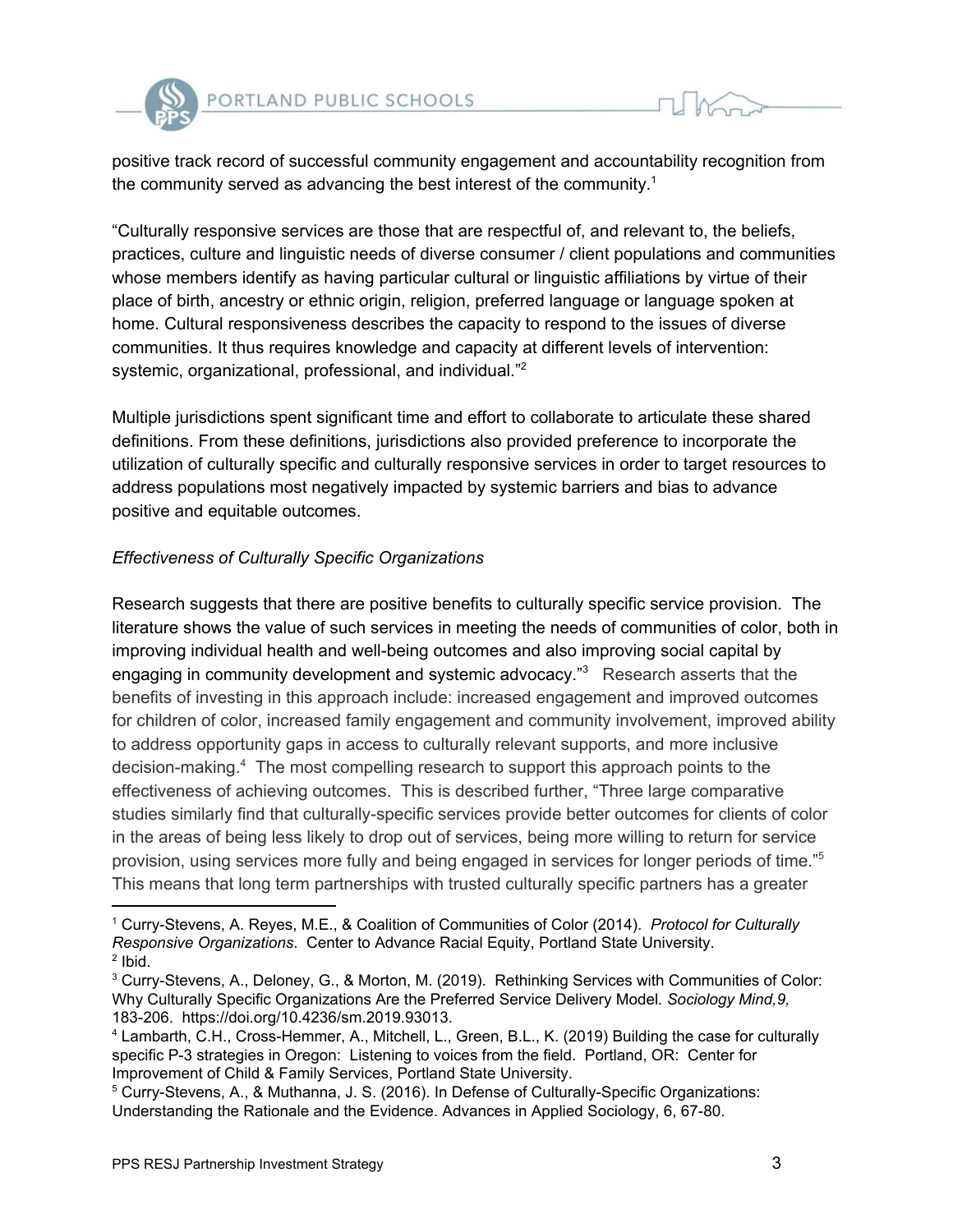

likelihood of meeting the needs of students of color. These studies pointed out the following factors that made the determination: the holistic nature of culturally specific services, the asset based approach to understanding client needs as opposed to seeing "pathologies," the culture of inclusion as opposed to clients being an "other," and the importance of the client-worker

"match" in the ability to effectively serve clients. $6$  With research that supports the effectiveness of the approach of partnerships with culturally specific and multiracial organizations, PPS will focus on five supportive strategies.

# **RESJ Partnership Strategies**

- 1. Culturally Specific Family Engagement
- 2. Wrap Around Services
- 3. Leadership Development and Mentoring
- 4. Extended Learning and Enrichment
- 5. Positive Cultural Identity Development and Student Advocacy

# **Strategy #1: Culturally Specific Family Engagement Strategy Description:**

Family engagement is a high leverage strategy that supports student learning and is designed to reduce or eliminate institutional barriers for families of color to advocate for the needs of their students. There is significant research that supports the effectiveness of family support, advocacy and encouragement with positive student achievement and outcomes.

## *Relevant Research*

Family and community engagement policies are commonplace throughout the country and are supported by research that links parental involvement and family-school partnerships with indicators of student learning. There is significant research that supports this strategy and the resulting outcomes. In *Partners in Education: A Dual Capacity-Building Framework for Family-School Partnerships,* Karen Mapp, Ed.D (Harvard Graduate School of Education) outlines the opportunity conditions necessary for successful school partnerships that result in improved student achievement outcomes and school improvement. These include 1) Relational: focus on building respectful and trusting relationships between home and school, 2) Developmental: focus on building the intellectual, social and human capital of stakeholders engaged, 3) Collective/Collaborative: learning conducted in group settings that focus on building learning communities and networks and 4) Interactive: participants are given opportunities to test out and apply new skills.<sup>7</sup> The framework emphasizes that the sole focus cannot be on parents and families alone because their increased capacity can often be met with resistance and lack of receptiveness. Instead the framework asserts that effective family engagement efforts must build the capacities of both staff and families to engage in partnerships. The ability

<sup>&</sup>lt;sup>6</sup> Ibid.

<sup>7</sup> Mapp, Karen L. *Partners in Education: A Dual Capacity-Building Framework for Family School Partnerships*. SEDL, 2013. Pgs. 9-10.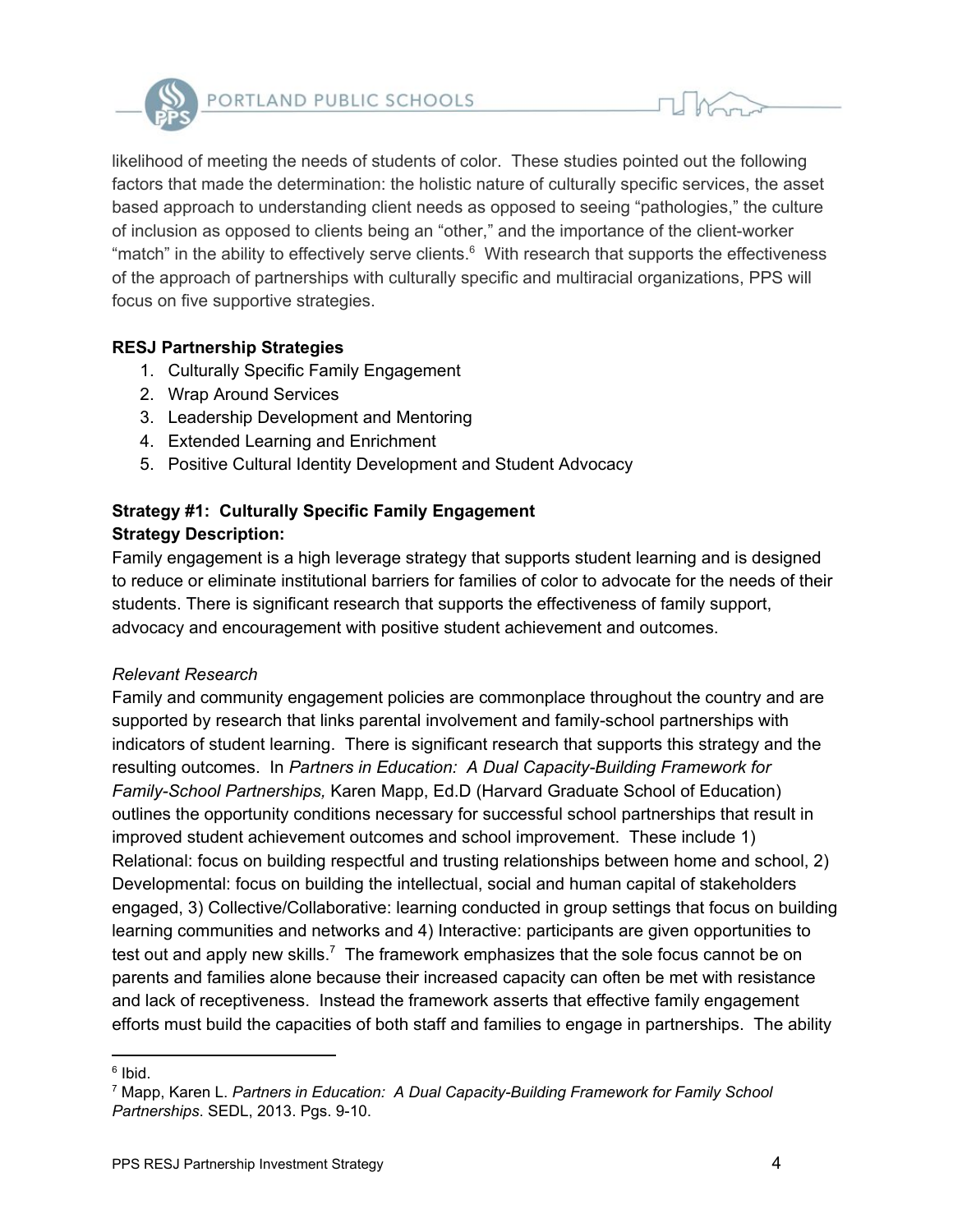

to build effective family engagement at the outset of the school experience is important in the execution of this strategy. In Oregon, a coalition of institutions have linked the importance of family engagement outcomes with the P-3 work and the effectiveness of culturally specific organizations at building parent confidence to support student learning at home and for interactions with teachers, administrators, school boards, service providers, and even elected officials. 8

# **Strategy #2: Wrap Around Services for Student Success Strategy Description:**

Provision of culturally specific and culturally responsive services to support student academic and social success. This includes case management, academic tutoring/support, service referral, student groups, and progress monitoring. Wrap around services have a comprehensive approach to meeting the needs of students.

# *Relevant Research*

Federal agencies such as the Centers for Disease Control, the Substance Abuse and Mental Health Services Administration, and the Department of Education utilize and hold up the wrap around model as an effective strategy that meets the needs of youth. Wrap around is a relational process individualized for students and families to achieve a positive set of outcomes through the provision of a comprehensive and integrated set of unique services and natural supports to build a foundation for academic success. Research shows that this approach does have positive impacts on academics and no negative effects.<sup>9</sup> Further research on the wrap around model also contends that students and families of color are more effectively served when they share a cultural identity with the providers of those supports.<sup>10</sup> This strategy gives students and families choice and the ability to work with culturally and linguistically matched services and providers as well as services rooted in culture and their shared experiences. Locally, several evaluation studies have affirmed the effectiveness of culturally specific services. Several partners can point to graduation rates for students of color which are higher than the district. Evaluation of these results affirms the importance of the role of culturally specific organizations providing holistic support.

# **Strategy #3: Mentoring/Leadership Strategy Description:**

<sup>8</sup> Lambarth, C.H., Cross-Hemmer, A., Mitchell, L., Green, B.L., K. (2019) Building the case for culturally specific P-3 strategies in Oregon: Listening to voices from the field. Portland, OR: Center for Improvement of Child & Family Services, Portland State University.

<sup>9</sup> Anderson Moore, K., Lantos, H. Jones, R., Schindler, A., Belford, J. and Sacks, V.(2017). Making the Grade: A Progress Report and Next Steps for Integrated Student Supports. Child Trends #2017-53. <sup>10</sup> Palmer, S., Vang, T., Bess, G., Baize, H., Moore, K., De La Torre, A., Simpson, S., Holbrook, K., Wilson, D. ,& Gonzales, J. (2011). Implementing Culture-Based Wraparound. In E. J. Bruns & J. S. Walker (Eds.), The resource guide to wraparound. Portland, OR: National Wraparound Initiative, Research and Training Center for Family Support and Children's Mental Health.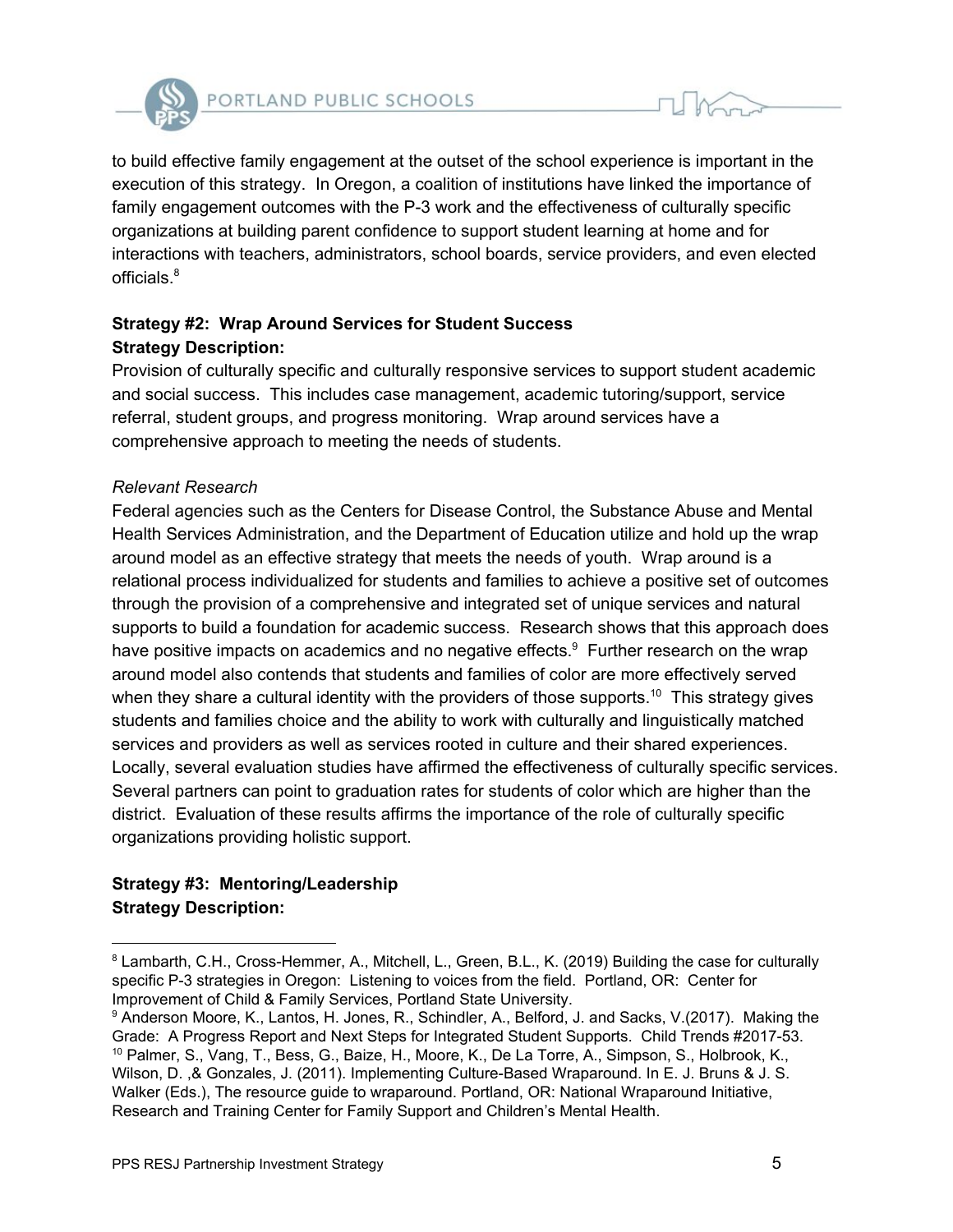

Services are designed to provide positive relationship development and support to students to reduce disproportionate discipline rates and increase attendance and a sense of belonging at school for students of color. This includes providing positive and diverse adult relationships that are reflective of students' culture and identity.

#### *Relevant Research*

Because of the demographic disparity between the staff in educational institutions and students experiencing the greatest opportunity gaps, researchers have studied the impacts of same-race teachers as a strategy to improve academic outcomes.<sup>11</sup> Research affirms the positive correlation between representative teachers on diverse students, and also affirms positive impacts on the school community. In a district where educators are not reflective of the diversity of the student population, a strategy of increasing representation among partner staff has been proven to increase student outcomes. Since the mid-1990's research has supported the importance of mentoring relationships for adolescents. Researchers identified effective mentoring that produces a meaningful and healthy relational connection is essential to student development and engagement in their education and correlates to engaging students previously disinterested in education, prepares students for life beyond the classroom, improves student academic performance, student attendance and reduced drop out rates.<sup>12</sup> Culturally specific services that connect effective programming with mentors reflective of the culture and lived experiences of students of color will make significant academic and social impact.

## **Strategy #4: Enrichment, Extended Day Strategy Description:**

Programming provides safe, structured and engaging activities to enhance and expand the learning of students outside of school hours. This includes after school programming and enrichment activities. Enrichment activities provide opportunities for students to pursue learning in their own areas of interest and strengths. Research has shown that students engaged in these activities can lead to increased academic performance and attendance.

## *Relevant Research*

For many years, community schools have been lauded as an effective strategy in school transformation. A key component of community schools is expanded learning time and opportunities. Research evidence asserts that expanded learning time and opportunities such as longer school days and academically rich and engaging after-school, weekend, and summer programs are associated with positive academic and non-academic outcomes, including

<sup>11</sup> Gershenson, S., Hart, C., Lindsay C., Papageorge N. (2017) The Long-Run Impacts of Same Race Teachers. IZA Institute of Labor Economics. IZA DP No. 10630.

 $12$  Blair, C. and Lindt C.Making a Difference with At-risk Students: The Benefits of a Mentoring Program in Middle School. Association for Middle Level Education. Middle School Journal. January 2017.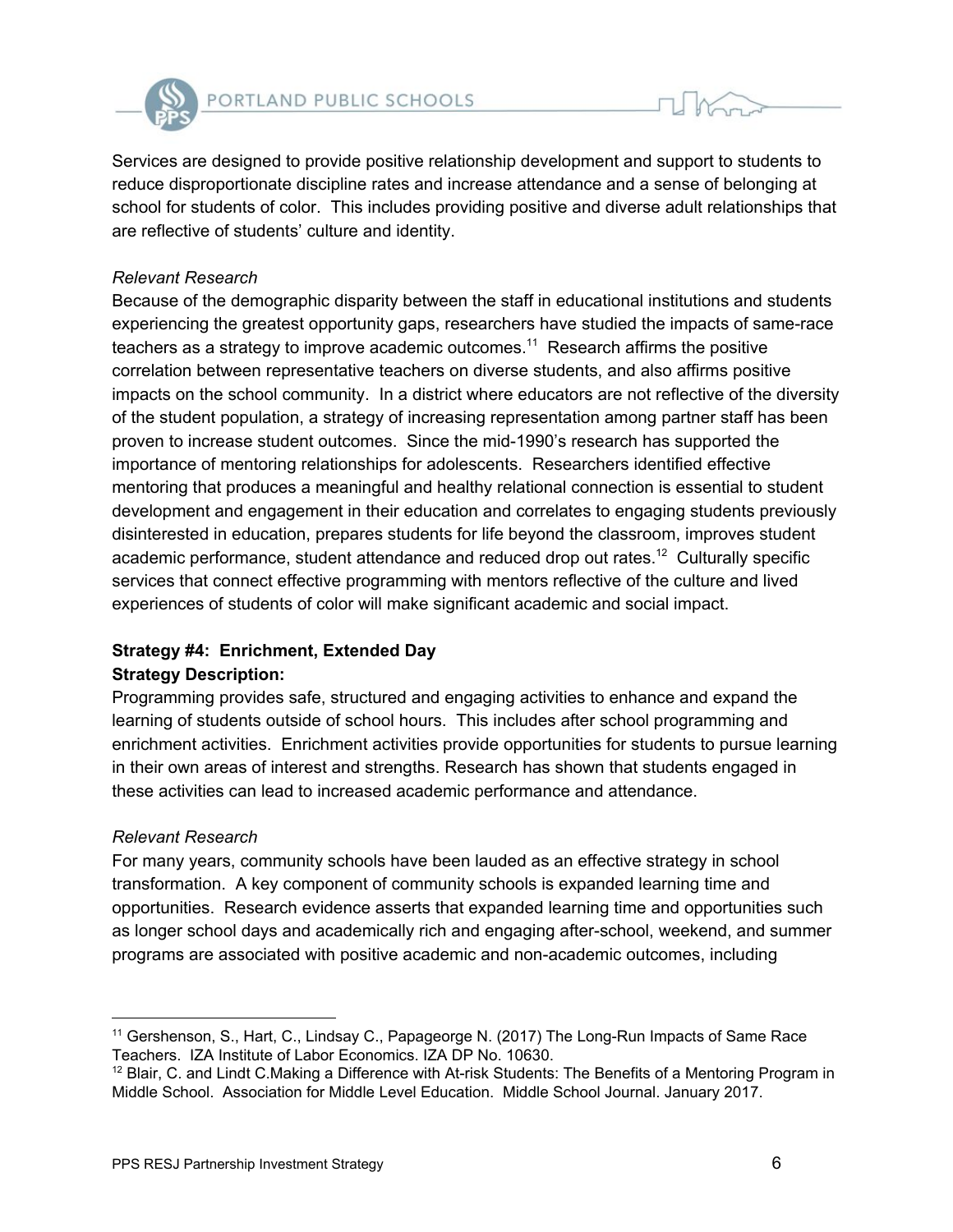

improvements in student attendance, behavior, and academic achievement.<sup>13</sup> PPS partners with Multnomah County's SUN (Schools Uniting Neighborhoods) Service system to deliver after school programs and enrichment and extracurricular activities. Several of the service providers are culturally specific organizations. This strategy will complement existing SUN extended learning programming.

# **Strategy #5: Student Advocacy/ Positive Cultural Identity Development Strategy Description:**

Programming provides participating youth with exposure and opportunity to engage in activities that empower them to embrace a confident and positive cultural identity while preserving and sharing cultural heritages and traditions amongst their peers. Activities provide opportunities for students to learn and practice new methods of self-expression in a safe and culturally affirming environment.

## *Relevant Research*

Research points to the importance of positive self identity development for students to ensure academic and social and emotional success in schools. Sociologists and educators agree that preadolescence and adolescence are critical times when self identity in relationship to cultural identity are formed. Students of color have to contend with developing a positive self identity within a school and community context of institutional racism. And because of the racist cultural narratives present in education institutions this is difficult without the ability and support to challenge and critique the system. Services and programming that provide critical pedagogy can empower students of color. When students develop a deeper understanding of their culture and racial consciousness, they can critique and identify racism which increases the opportunity to act and affirm a positive self identity.<sup>14</sup> By coupling advocacy and racial identity development students are able to develop competency in sociopolitical development and analysis, social and community problem solving, decision making, healing and spiritual development, community well being and just institutional practices.<sup>15</sup> Education experts have emphasized the importance of culturally relevant instruction that affirms student's cultural practices, traditions and context as a means through their inclusion in content, instruction and classroom climate. This strategy emphasizes the importance of both providing positive and affirming cultural activities that celebrate culture while also providing activities that empower students through advocacy.

## **III. Impact and Outcomes**

<sup>&</sup>lt;sup>13</sup> Maier, A., Daniel, J., Oakes, J., & Lam, L. (2017). Community schools as an effective school improvement strategy: A review of the evidence. Palo Alto, CA: Learning Policy Institute. <sup>14</sup> Chen H. (2005). Ch. 2 The Rationale for Critical Pedagogy in Facilitating Cultural Identity Development. Curriculum and Teaching Dialogue, Greenwich, CT: Information Age Publishing. <sup>15</sup> Ginwright, S. and James T., (2002) From assets to agents of change: Social justice, organizing, and youth development. New Directions for Youth Development, No 96 Winter. Wiley Periodicals, Inc.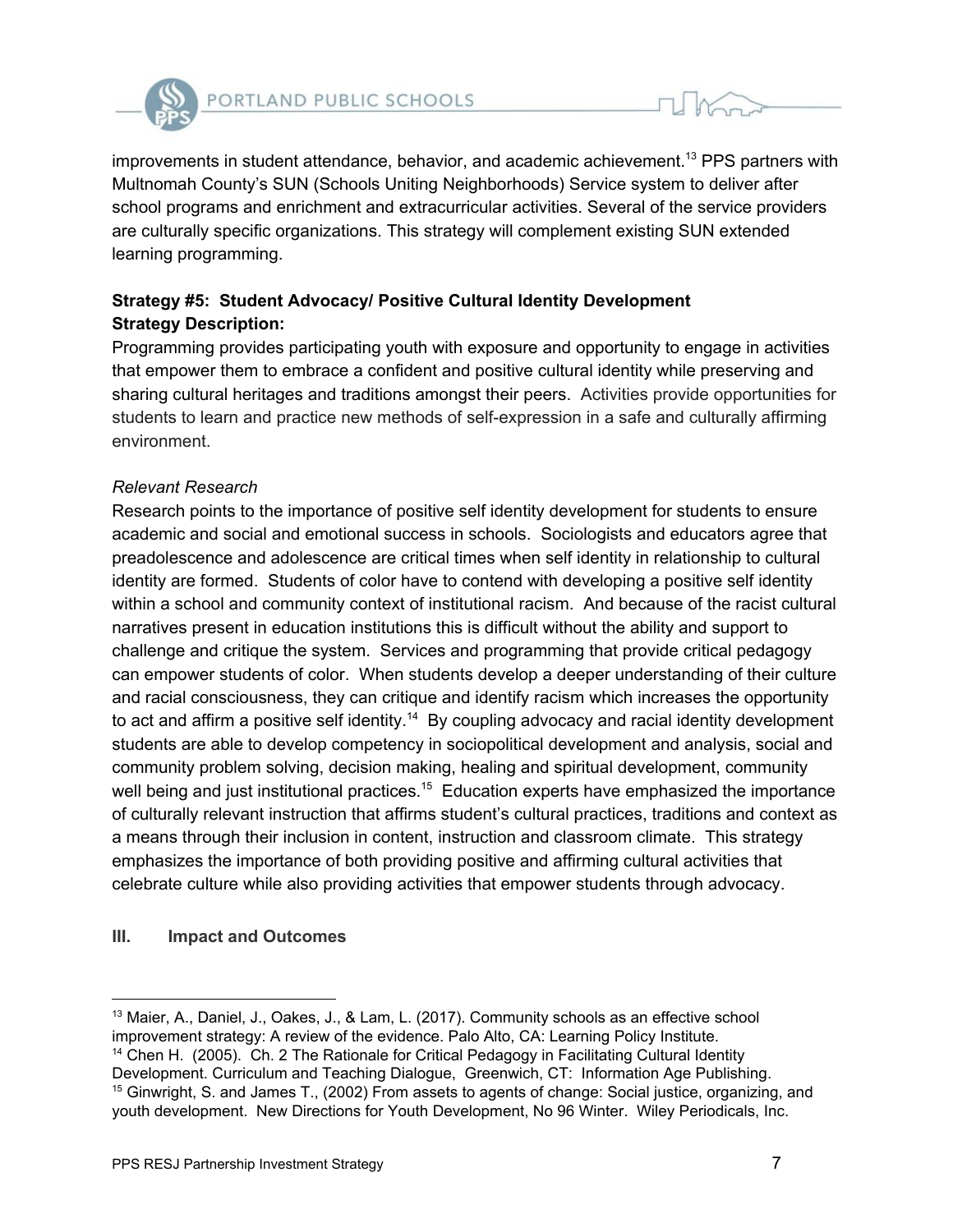

PPS currently contracts with culturally specific partners in these strategy areas (not including student advocacy/student identity development). Over the past three years, PPS has moved to collect comprehensive and shared outcomes across the various contracts.

#### **Current Outcomes:**

- 1. Culturally Specific Family Engagement
	- Number of students served
	- Number of families served
	- 75% of youth will increase attendance
	- 75% of participating families will recognize and address barriers they face in advocating for their children's academic success as measured
	- 75% of families will improve understanding of school programs and policies by participating in a variety of communication techniques as measured by parent survey,
	- 75% of families of parents will improve understanding of instructional programs and how to support and encourage student's learning as measured by case notes and parent survey.
	- Increased two way communication and relational engagement between schools and families
	- Increased learning at home and linked to learning family engagement
- 2. Wrap Around Services and Mentoring and Leadership

#### **Attendance**

- Percentage of served Students with an ADA of 90% or better
- Percentage of served Students with an ADA of 80%-89%
- Percentage of served Students with an ADA below 80%

`GPA

- Percentage of served Students with a GPA of 4.0 or better
- Percentage of served Students with a GPA of 3.0 or better
- Percentage of served Students with a GPA of 2.5 or better
- Percentage of served Students with a GPA of under 2.5

#### **Discipline**

- Percentage of served Students with zero discipline issues
- Percentage of served Students with one or more 2/3 incidents
- Percentage of served Students with one or more exclusions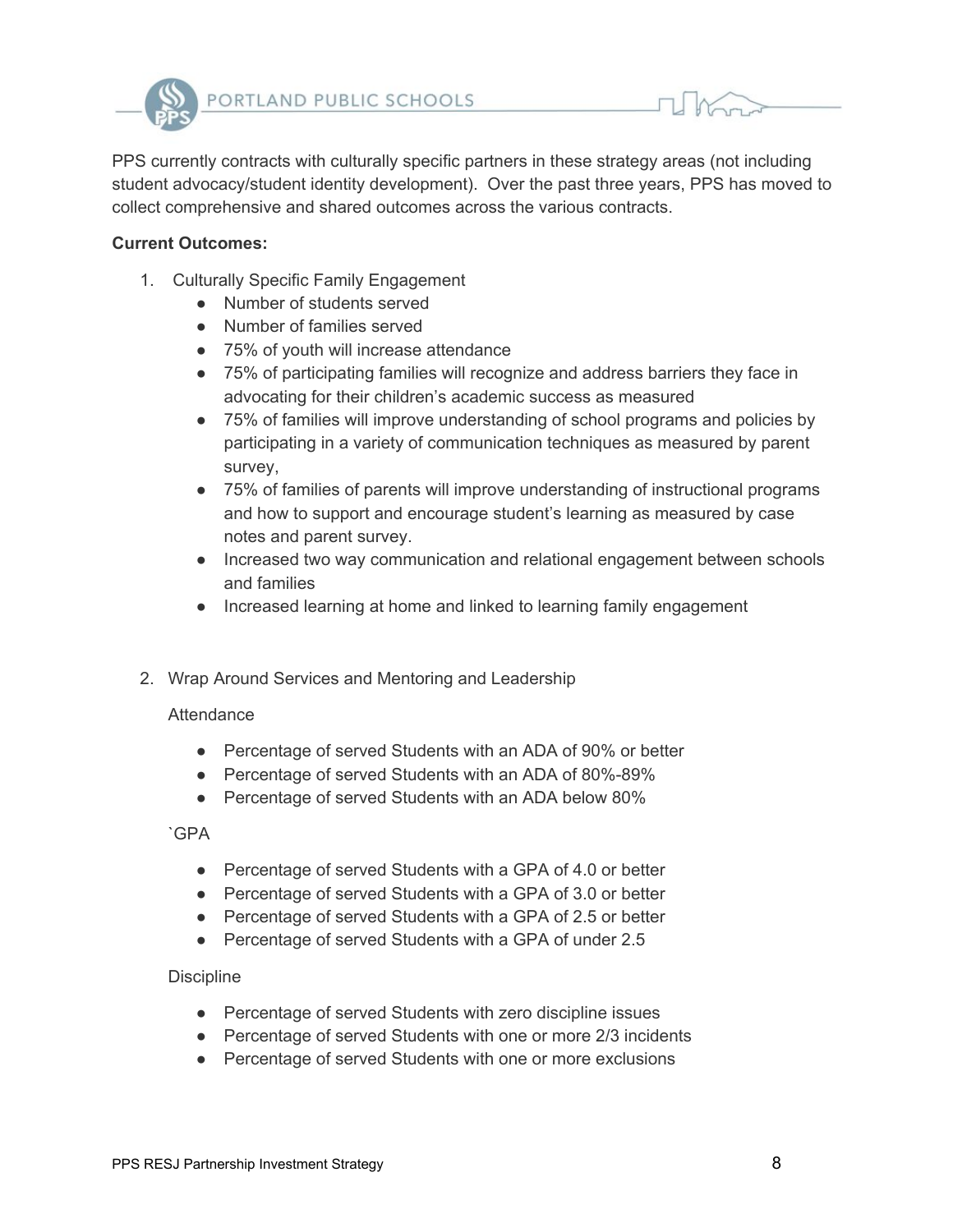

Throughout the Portland community, other jurisdictions and funders have engaged in measuring the impact of education funding. A survey of other funders shows significant alignment in outcomes and the potential for shared reporting and tracking of the impact of our partnerships.

**Shared Community Wide Outcomes (***from Meyer Memorial Trust, All Hands Raised, OCF, Portland Children's Levy)*

- Increase the number of priority students entering kindergarten ready to learn and achieve
- Increase the number of priority students in third grade reading at benchmark
- Increase priority student attendance
- Increase the number of priority students on track in ninth grade
- Increase the high school graduation rate for priority students
- Increase priority student postsecondary enrollment and/or readiness to enter the workforce
- Increase STE(A)M, CTE and trade career opportunities for priority student populations
- Increase community participation in education systems and improve alignment between communities and education institutions
- Create systems- and policy-level change to advance equitable education
- Increase the number of stable organizations
- Expand the role of community-based organizations in system leadership and decision-making
- Increase education workforce diversity

## **Recommended Measures/Reporting for Partners:**

1. Culturally Specific Family Engagement

Staff Diversity and Qualifications Funding leveraged from other sources # of Students Served # of Families Served Ready for Kindergarten Parent ability to address barriers Parent knowledge of PPS vision, SP and Priorities Parent sense of belonging

2. Wrap Around Services

Staff Diversity and Qualifications Funding Leveraged from other sources # of Students Served **Attendance** 9th Grade On track Post Secondary Readiness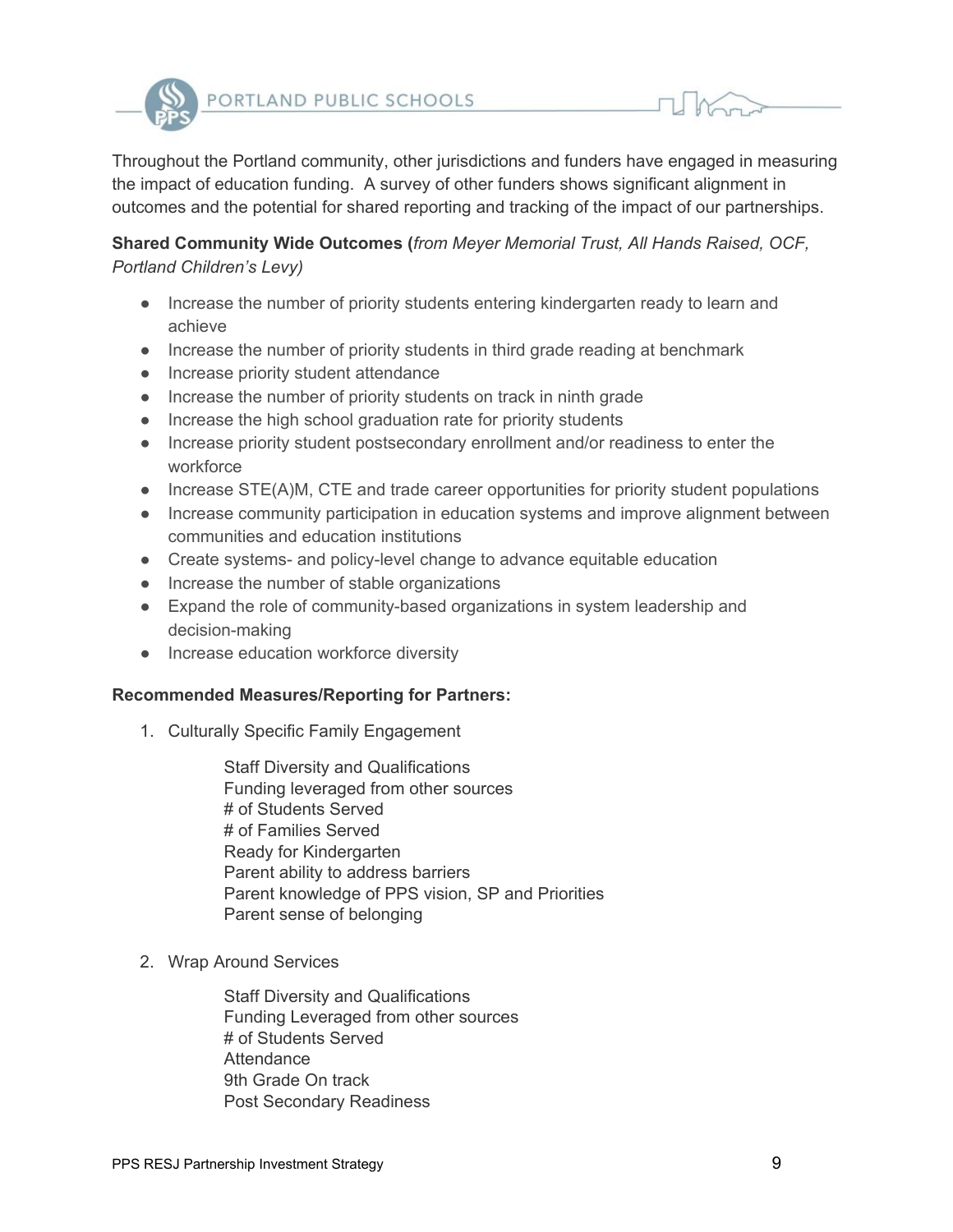

Graduation/Credit attainment Sense of Belonging

- 3. Mentoring/Leadership Development Staff Diversity and Qualifications Funding Leveraged from other sources # of Students Served Service to student match - **Attendance** Discipline 8th Grade Graduate Portrait
	- MAP Assessment
- 4. Extended Learning/Enrichment
	- Staff Diversity and Qualifications Funding Leveraged from other sources # of Students Served **Attendance Discipline** 8th Grade Graduate Portrait Map Assessment
- 5. Student Advocacy/Student Identity
	- Staff Diversity and Qualifications Funding Leveraged from other sources # of Students Served **Attendance Discipline** 8th Grade Graduate Portrait MAP Assessment

#### **PPS Reporting and Accountability**

- 1. Racial Disparity analysis by served/not served for each school
- 2. Board Goals
- 3. Racial Disparity analysis by served not served SSS Survey
- 4. Funding/Resources Leveraged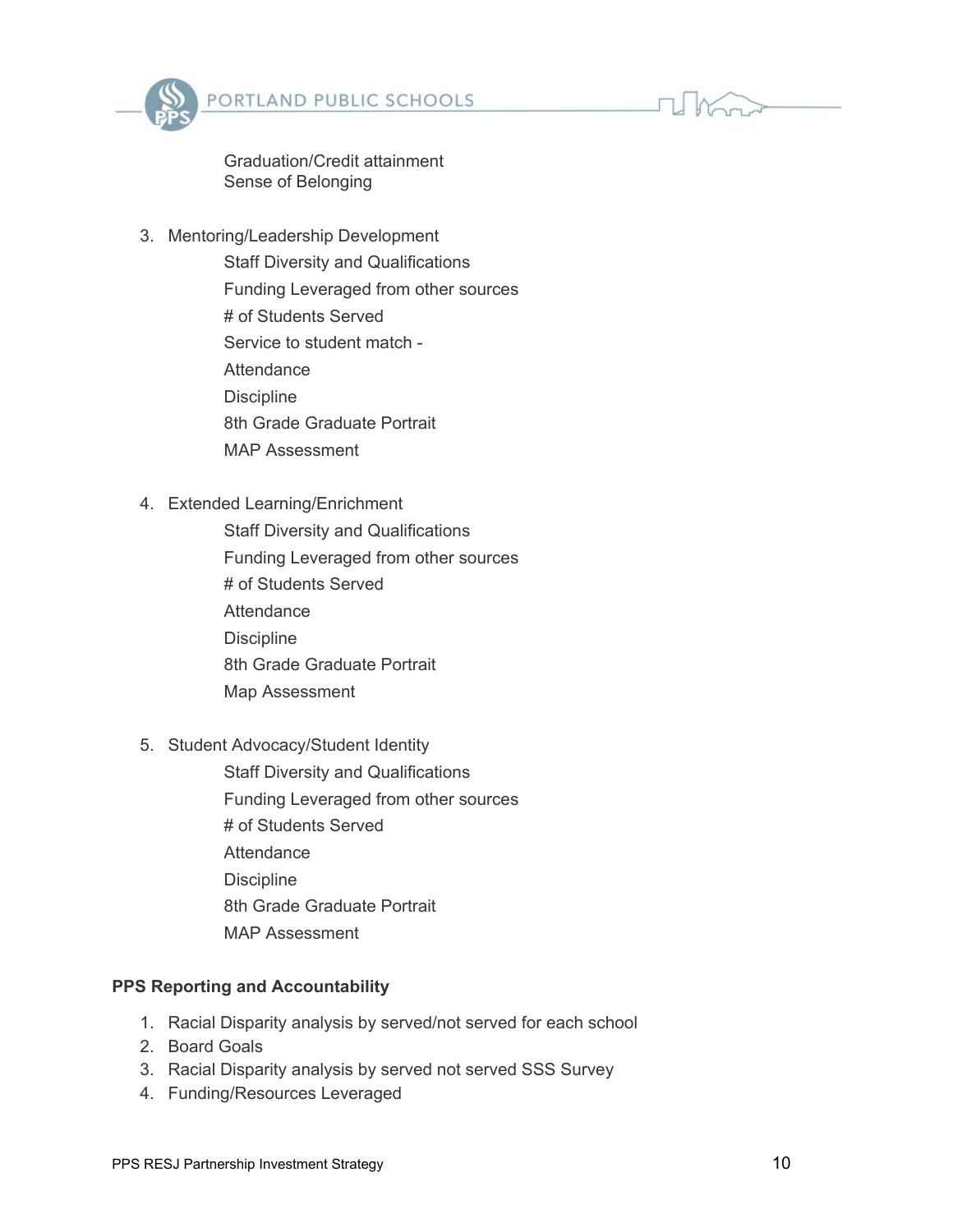

- 5. School Improvement?
- 6. Capacity of

#### **IV. SY 2020/21 Recommended Funding Allocation and Operational Guidelines**

The chart below outlines a recommended funding allocation for the 2020/21 school year. This will inform the RFP process.

|  |  | Chart 1: 2020/21 Recommended Funding Allocation |  |  |
|--|--|-------------------------------------------------|--|--|
|--|--|-------------------------------------------------|--|--|

|                                                      | <b>Culturally</b><br><b>Specific</b><br><b>Family</b><br><b>Engagement</b>                                                | <b>Wrap</b><br><b>Around</b><br><b>Services</b>                     | <b>Mentoring</b><br>Leadership<br><b>Development</b>                                                                                                                                                | <b>Extended</b><br>Learning/<br><b>Enrichment</b>                                      | <b>Student</b><br>Advocacy/<br><b>Student</b><br><b>Identity</b><br><b>Development</b>  |
|------------------------------------------------------|---------------------------------------------------------------------------------------------------------------------------|---------------------------------------------------------------------|-----------------------------------------------------------------------------------------------------------------------------------------------------------------------------------------------------|----------------------------------------------------------------------------------------|-----------------------------------------------------------------------------------------|
| <b>Current</b><br><b>Amount</b>                      | \$897,450                                                                                                                 | \$3,095,001                                                         | \$573,161                                                                                                                                                                                           | \$148,200                                                                              | N/A                                                                                     |
| <b>Current</b><br><b>Sites</b>                       | Citywide +<br>Roosevelt,<br>Benson,<br>Madison,<br>Jefferson,<br>Beaumont,<br>Lent, Lane<br>Kelly, Harvey<br><b>Scott</b> | Jefferson,<br>Madison,<br>Roosevelt,<br>Franklin,<br>Benson         | Franklin,<br>Cleveland,<br>Madison,<br>Roosevelt,<br>Roseway<br>Heights,<br>Harrison Park,<br>Vestal, Arleta,<br>Harriet<br>Tubman,<br>Beach, Astor,<br>Lent,<br>Beaumont,<br>Chavez, Rosa<br>Parks | <b>Districtwide</b>                                                                    | N/A                                                                                     |
| <b>Student</b><br><b>Focus</b>                       | Pre-K<br><b>Grade School</b>                                                                                              | <b>High School</b><br>+ 8th Grade                                   | Middle School<br>+ 9th Grade                                                                                                                                                                        | Middle<br>School                                                                       | Middle School                                                                           |
| <b>Suggested</b><br><b>Site</b><br><b>Priorities</b> | Sitton, Rigler,<br>Boise, Scott,<br>Rosa Parks,<br>Chavez, Lent,<br>Vestal, Chief<br>Joseph, Kelly,<br>Sabin, Lee,        | Jefferson<br>Roosevelt<br>Alliance<br>Madison<br>Franklin<br>Benson | Chavez, Lent,<br>Bridger, Lane,<br>Ockley,<br>George,<br>Roseway<br>Heights,<br>Tubman,                                                                                                             | Chavez,<br>Lent, Bridger,<br>Lane, Ockley,<br>George,<br>Roseway<br>Heights,<br>Tubman | Chavez, Lent,<br>Bridger, Lane,<br>Ockley,<br>George,<br>Roseway<br>Heights,<br>Tubman, |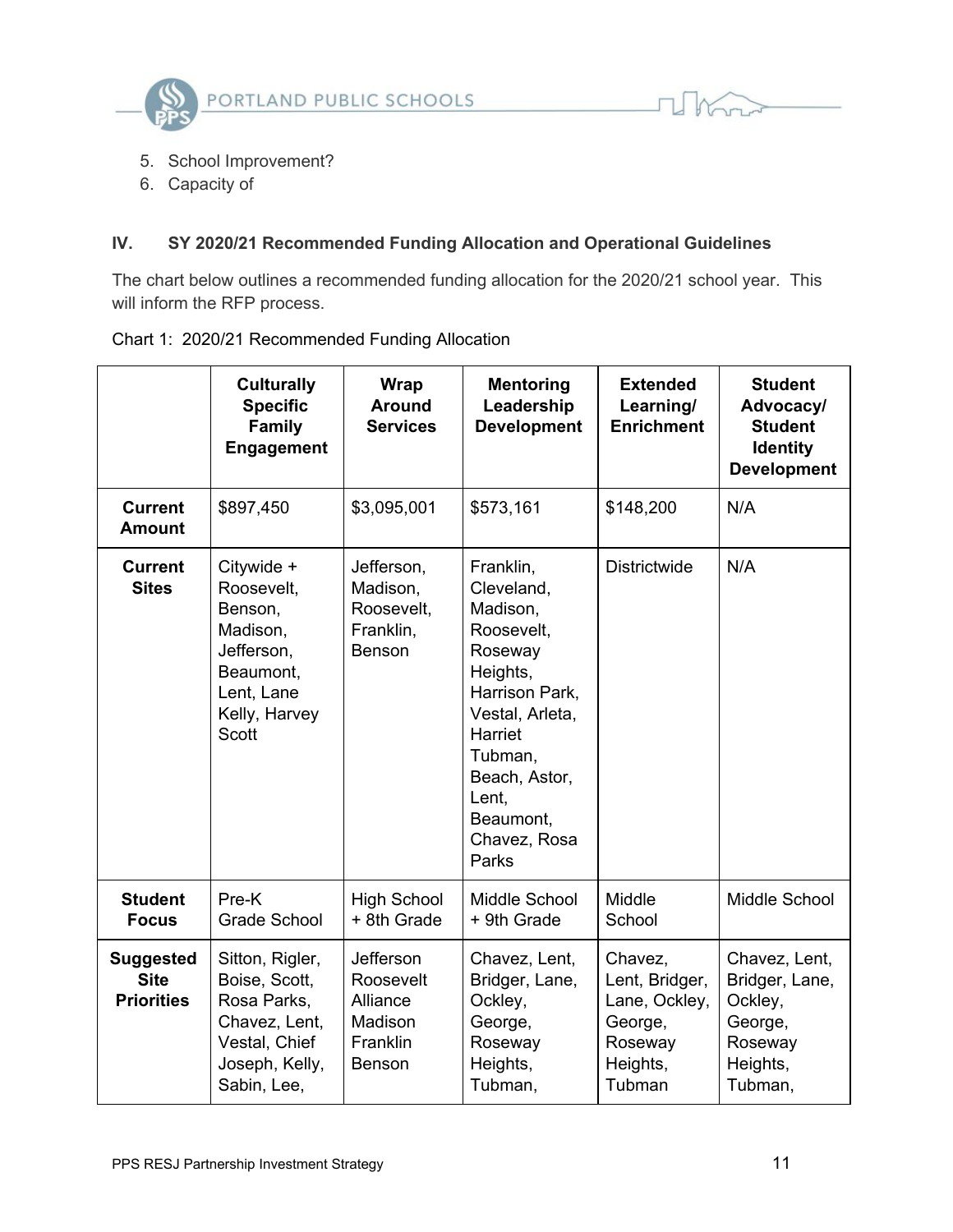



| Woodlawn,<br>Whitman,<br>Grout | Faubion,<br><b>Harrison Park</b> | Faubion,<br><b>Harrison Park</b> |
|--------------------------------|----------------------------------|----------------------------------|
|--------------------------------|----------------------------------|----------------------------------|

#### **Recommended Operational Guidelines**

Contracting and Procurement:

- 1. Develop and vet Investment Priorities that clearly articulate the approach and rationale for funding recommendations.
- 2. Develop competitive funding process that aligns to Investment priorities.
- 3. Align timing of competitive process with district budget development and school staffing timelines. Align timing of award notification and contract development prior to the end of the school year to allow for transition and relationship development for upcoming contract service and school year.
- 4. Utilize logic models to develop shared outcomes.

Policy Alignment:

- 1. Ensure that PPS legal team be part of contract review to ensure alignment with cross cutting district policies. Eg. training requirements for whitehurst
- 2. Ensure that contract outcomes align with PPS reImagined, Board Goals, Strategic Plan and subsequent measurements in collaboration with the Office of School Performance

Relationship Building:

- 1. The Superintendent and RESJ Office should convene contractors quarterly to discuss shared outcomes. PPS leadership from the instructional leadership team and school leaders should participate in quarterly convenings.
- 2. Integrate principals and Office of School Performance team into planning, contract development and negotiation process.
- 3. Define and outline expectations of PPS in partnership with contractors to include:
	- a. Space
	- b. Staff contacts
	- c. Review of data and performance
	- d. Inclusion of partners in school improvement process
	- e. Communication protocols
	- f. Program outreach to students and parents, co-selection of priority students

Communications and Impact: